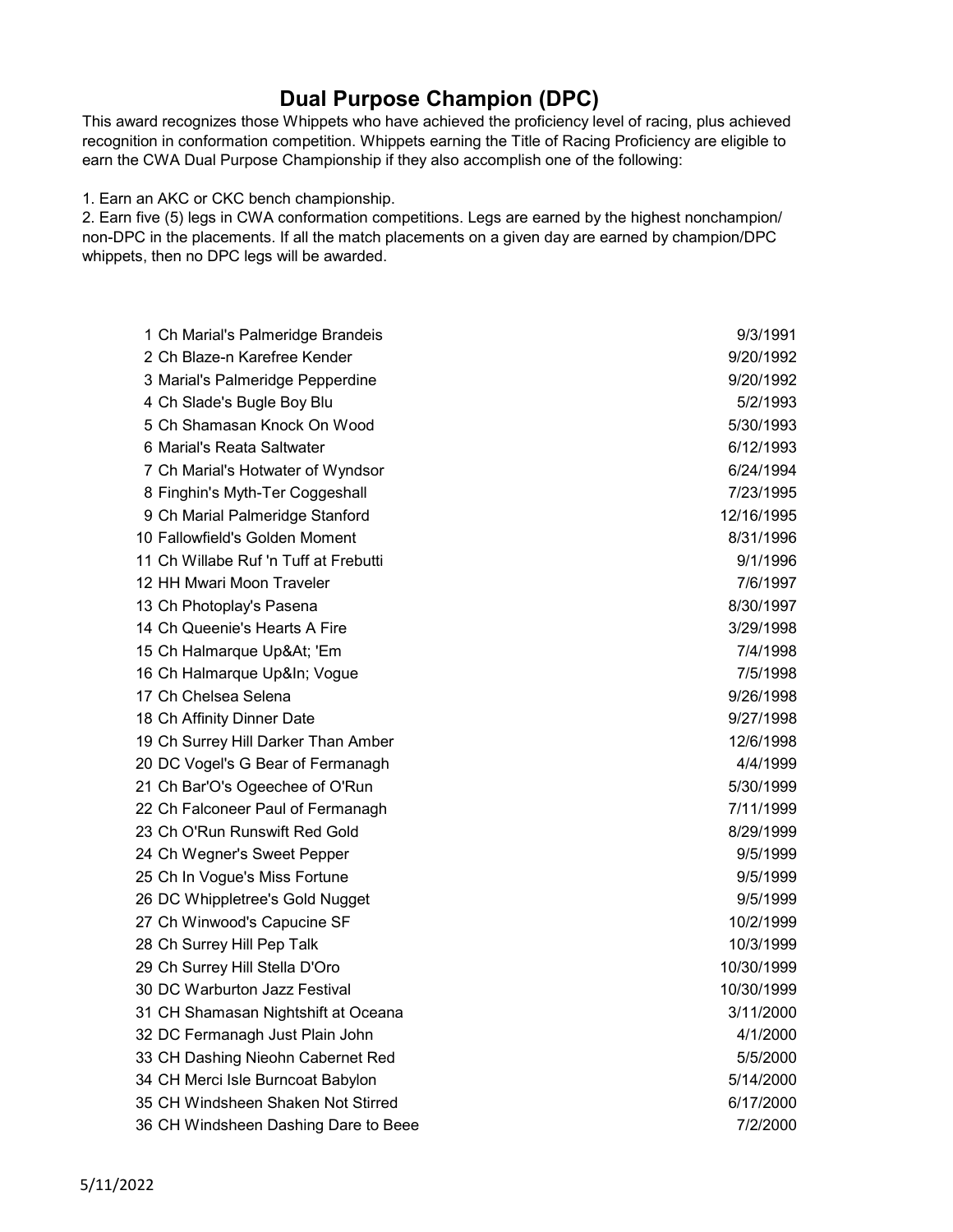37 CH Windsheen With a Twist 8/1/2000 38 CH Halmarque Texas Two Step 8/20/2000 CH 39 CH Windsheen Dashing Beebop 10/1/2000 40 CH Rosewood's Real Quiet 10/1/2000 41 CH Gold Dust Guilty as Charged 10/14/2000 42 CH Surrey Hill's Sanibel Sand 10/28/2000 43 CH Warburton's Hearts & Bones 10/29/2000 44 CH Innuendo's Bengali of GP 3/11/2001 45 CH Surrey Hill's Roman Holiday 4/7/2001 46 CH Windsheen Dashing Shelbeee 5/27/2001 47 Ch Summit Milestone One Man Band 5/27/2001 48 Wegner's Streak O'Lightnin 5/27/2001 49 CH Wegner's Lunar Energy 6/16/2001 50 CanCH Winsmith Stitch in Time 6/17/2001 51 CanCH Surrey Hill's Smithereens 8/6/2001 52 CH Summit Moonlight Serenade 8/19/2001 53 Windsheen Day Dream Beeliever 9/29/2001 54 Dashing Dare to Bette the Bank 6/23/2002 55 CanCH Loughren Fraserheights 7/13/2002 56 CanCH Loughren Kendal 7/14/2002 57 CH Rosewood's Gato Del Sol 8/18/2002 58 SBIS CH Shamasan Flame 'N Queen 8/18/2002 59 CH In Vogue Rush to Judgement **9/15/2002** 60 CH Winwood's Next Generation 9/29/2002 61 CH Sportingfield's Tori at Fermanagh 4/12/2003 62 CanCH Loughren Code Blue 5/25/2003 63 Hound Hill Come Hither **63** Hound Hill Come Fither **5/25/2003** 64 CanCH Loughren's Tiger Lily 8/17/2003 65 CH Sportingfield's Tori at Fermanagh 4/12/2003 66 CanCH Loughren's Tiger Lily 8/17/2003 67 CH Dashing a Penny Bette 12/13/2003 68 CH In Vogue I Dream of Jeannie 6/13/2004 69 CanCH Hilerica Faraway Eyes 6/27/2004 70 Am/CanCH Ravenridge Beltane Fire 6/27/2004 71 Warburton Heart of the Story 8/14/2004 72 Swiftsure Surrey Hill Lunacy 8/28/2004 73 CanCH Whimsy's Come Fly With Me 10/4/2004 74 CH Fanfare Rusalka Roadmaster 10/23/2004 75 CH Diablesse Surrey Hill Say Yaha 11/7/2004 76 Vivace Veni Vidi Vici 4/17/2005 77 Wistwind's Finesse 5/29/2005 78 CH Halmarque Santa Cruz **6/4/2005** 79 CH Jade's Wind in the Willows H Jade's Wind In The Willows 8/9/2005 80 CH Affinity Maybe He Will H Affinity Maybe He Wil 8/10/2005 81 CH Windsheen Dashing Buck the Odds 8/13/2005 82 CH Summit's Gingerbread Man 11/6/2005

83 CH Bayleaf Black Mustard 10/2/2005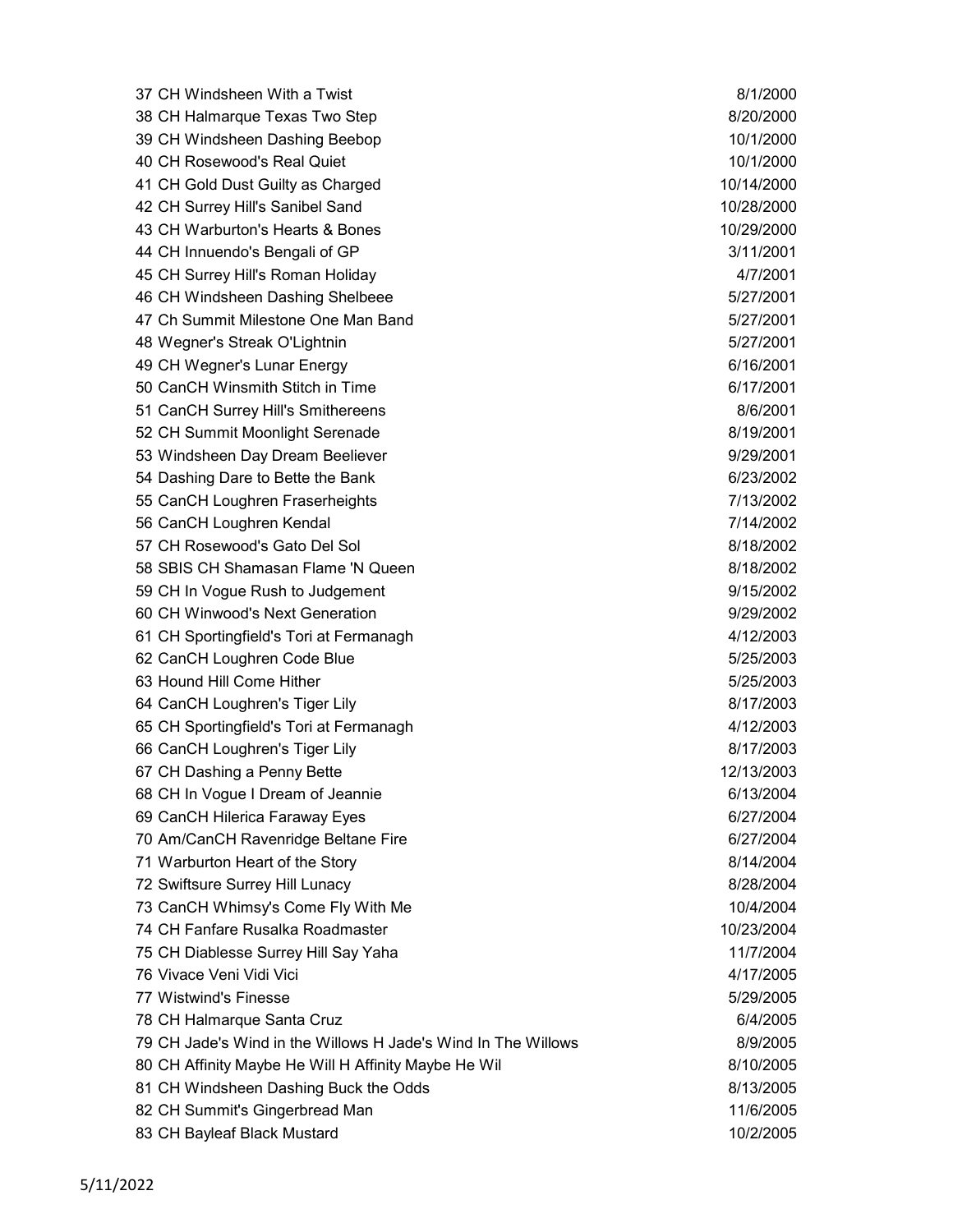84 CanCH Fireworks Spontaneoscombustion FCH 10/9/2005 85 Am/CanCH Counterpoint Jungle Drums 3/18/2006 86 CH Affinity Round Bout Midnight 7/2/2006 87 CanCH Surrey Hill HMS Bedfordshire 7/30/2006 88 CH Halmarque Saratoga 8/19/2006 89 CanCH Fireworks Raspberry Ripple 10/1/2006 90 CanCH Ragtime Mark of Kryptonite 10/1/2006 91 CH Wildhare Cowboy Cadillac 6/9/2007 92 CH Classic's Streets of Pure Gold 6/10/2007 93 CH Bayleaf Sweet Annie 6/10/2007 94 CH Merci Isle Dream Time 6/10/2007 95 CH Windsheen Bella Dona 6/30/2007 96 CH Dashing The Gentleman Aviator 9/30/2007 97 CanCH Poseidon's Kamikazi 10/13/2007 98 Serendipity Skylark 3/16/2008 99 Alluring Austin Without Limits 4/6/2008 100 CH In Vogue's I Spy 5/31/2008 101 CanCH Fireworks Dance Little Sister 6/15/2008 102 CanCH Fireworks Dancing With Mr. D 6/15/2008 103 DC Cherche Afterglow at Artemis 8/30/2008 104 CanCH Swiftsure Sierra Leone 10/5/2008 105 CanCH Swiftsure Cameroon 10/5/2008 106 CH Hound Hill Rags to Riches 11/1/2008 107 CH Yorktown's Midsummer Night's Dream 11/2/2008 108 CH Ima Cajen As You Like It 12/7/2008 109 CH Wegner's On The Sly 12/7/2008 110 CanCH Swiftsure Tanzania 4/26/2009 111 CH Shamasan A Kind of Magic SC 60 and the state of the state of the state of the state of the state of the state of the state of the state of the state of the state of the state of the state of the state of the state o 112 CH Hound Hill Raffles 6/6/2009 113 CanCH Highbridge On The Fly 6/21/2009 Construction of the Grand Construction of  $6/21/2009$ 114 CH Windsheen Dashing Divine Ms D 9/20/2009 115 CH Surrey Hill's Golden Boy 10/18/2009 116 CH Ima Measure For Measure 12/19/2009 117 Windflight I Wanna Be Your Man 12/19/2009 118 CH Wistwind's Brimstone **6/30/2010 12/30/2010** 119 DC Diablesse Vendome Says Surrey Hill 7/10/2010 120 CH Surrey Hill's White Vienna 10/2/2010 12:00 12:00 12:00 12:00 10/2/2010 121 Windflight One Sweet Dream 10/9/2010 122 Midori Days de Sud 7/3/2011 123 CH Affinity Going Going Gone 8/6/2011 124 CanCH Whimsy's Swiftsure Kilo Kai 8/21/2011 125 CH Counterpoint The Painted Abbey **8/21/2011** 126 CH Snow Hill Obvious Child 9/25/2011 127 CH Whippoorwill Mystic 11/6/2011 128 Am/CanCH Summit And The Beat Goes On 4/7/2012 129 CH Summit Lucy In The Sky **4/8/2012** 130 CH Mystic Run's Hey Jude TRP 6/23/2012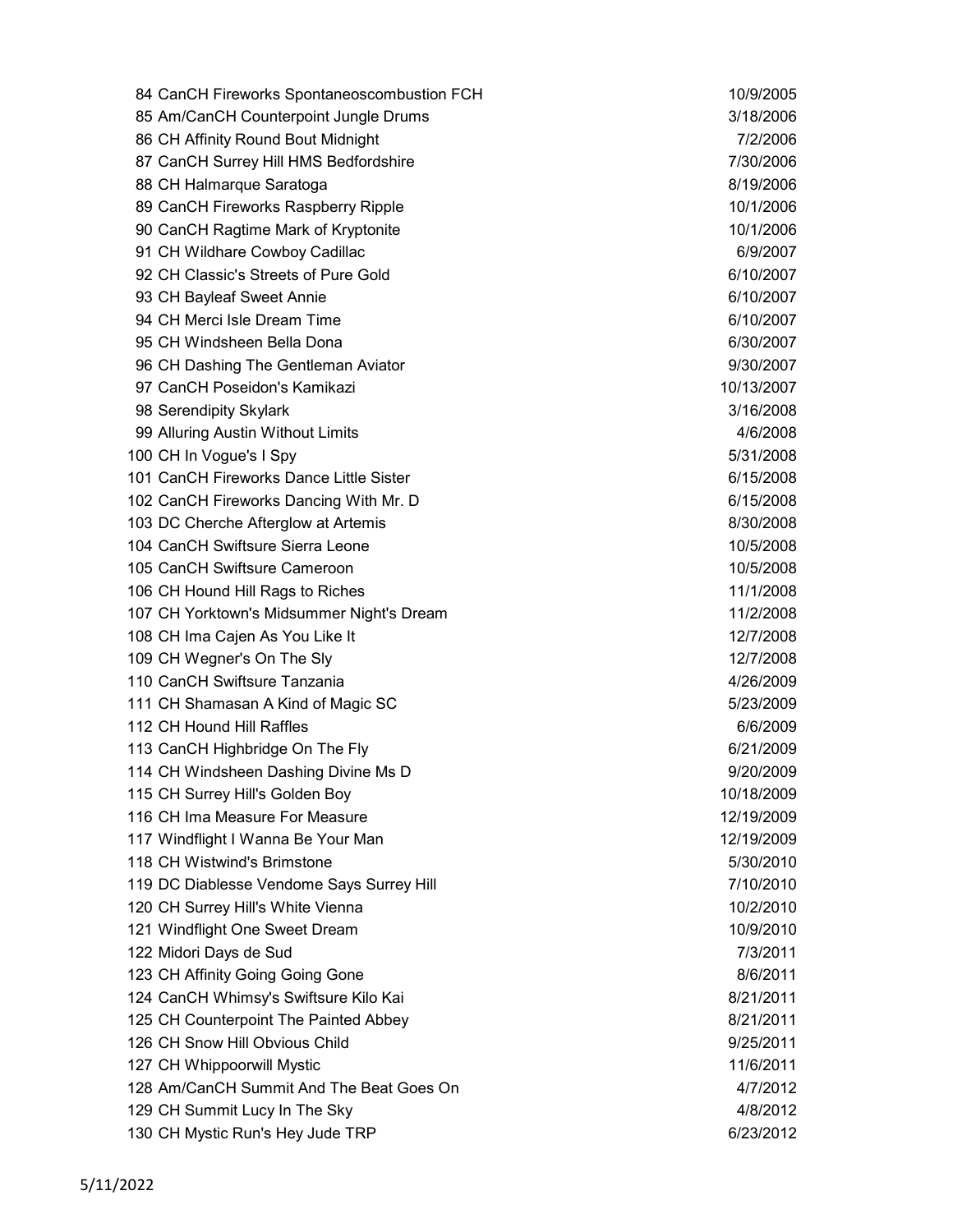| 131 CH Mystic Run's Hey Jude                               | 6/24/2012  |
|------------------------------------------------------------|------------|
| 132 CH Northwind Da Vinci's Corporalita                    | 8/12/2012  |
| 133 CH Northwind's Grin and Bear It                        | 8/12/2012  |
| 134 CH Surrey Hill Silkrock Teenage Crime Spree at Mariner | 8/12/2012  |
| 135 Liberty's My Funny Valentine                           | 9/23/2012  |
| 136 CH Diablesse Sweet Spot Says Masters                   | 10/7/2012  |
| 137 GCH Wildhare Good Ride Cowboy                          | 10/7/2012  |
| 138 CH Willabe Cowpoke Caleb                               | 10/21/2012 |
| 139 CH Wolfram Way's Rabbit In The Hat                     | 1/27/2013  |
| 140 GCH Cherche's Bearfoot Hooker                          | 2/10/2013  |
| 141 CH Westmeath What I Like About You                     | 2/24/2013  |
| 142 GCH Windborn Oxford New Moon At Krisdan                | 2/24/2013  |
| 143 CH Westmeath Raising The Bar                           | 3/3/2013   |
| 144 CH Liberty's Why Should I Worry                        | 3/3/2013   |
| 145 GCH Liberty's Walk Like A Man                          | 3/3/2013   |
| 146 Am/CanCH Whimsy's Lovin' Spoonful                      | 4/6/2013   |
| 147 CH Abbey Chiaroscuro                                   | 5/19/2013  |
| 148 CanCH Burnt Sienna Red Mountain                        | 5/19/2013  |
| 149 CanCH Highbridge Firebird                              | 6/1/2013   |
| 150 CH Shamasan Island of Imagination                      | 8/24/2013  |
| 151 Kimera Panama Red                                      | 8/25/2013  |
| 152 DC Devereux Unchained Melody                           | 9/22/2013  |
| 153 CH Whip Hill Queen Anne's Lace                         | 10/5/2013  |
| 154 DC Terrena's Tangerine Dream                           | 10/5/2013  |
| 155 CH Tru-Luv's Grace Under Fire                          | 10/20/2013 |
| 156 CH Cabria's Song of the Sea                            | 12/7/2013  |
| 157 CH Bohem Jubilee Dreamweaver                           | 12/7/2013  |
| 158 CH Debmar Creole Moonstone at Fairchase                | 2/9/2014   |
| 159 CH UCH Mystic Run Strawberry Fields Forever            | 3/13/2014  |
| 160 DC Debmar Church Lady                                  | 5/3/2014   |
| 161 CH Debmar Exclusive Design at Fairchase                | 6/5/2014   |
| 162 Serendipity On A Lark                                  | 5/18/2014  |
| 163 CH Warburton WW Southern Skies                         | 7/5/2014   |
| 164 CH Debmar's Creole Rose At Fairchase                   | 10/4/2014  |
| 165 GCH DC Terrena's Lemon Parade of Mariner               | 10/4/2014  |
| 166 CH Artemis Hotshot Calla Lily                          | 10/5/2014  |
| 167 Fanfare's Annie Get Your Gun                           | 10/19/2014 |
| 168 CH Tru-Luv's Beyonce Heat                              | 10/19/2014 |
| 169 CH Debmar Wanna Go First                               | 1/31/2015  |
| 170 CH Norika RH Iridesence                                | 5/2/2015   |
| 171 CanCH Surrey Hill Diablesse Dit Champignons            | 5/9/2015   |
| 172 GCH Shamasan Bohem Breezing Up                         | 5/23/2015  |
| 173 CH Surrey Hill's Mother of Dragons at Mariner          | 7/19/2015  |
| 174 GCH DC Liberty's Wanna Be Your Teddy Bear              | 10/18/2015 |
| 175 CH Marial's Shamasan Travelin' Thru                    | 11/20/2015 |
| 176 Echocreek Warburton Hot On The Trail                   | 10/21/2015 |
| 177 Cherche' Hycks Hollow Kiss My Grits                    | 12/12/2015 |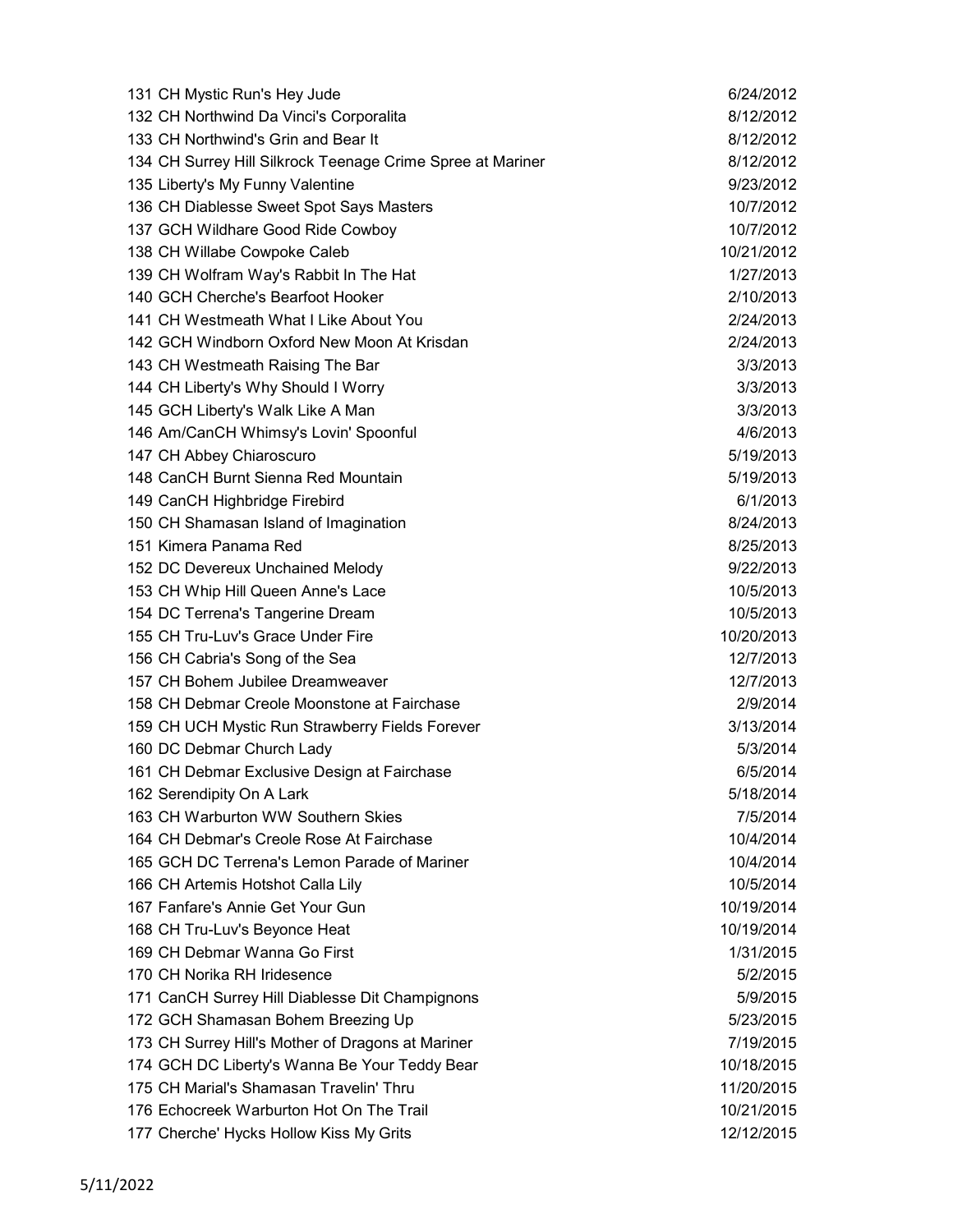| 178 DC Diablesse Surrey Hill Say Sorbet                | 1/24/2016  |
|--------------------------------------------------------|------------|
| 179 CH Longlesson Rhapsody Tiger By The Tail           | 2/13/2016  |
| 180 GCH Kemar's Greater Fritillary                     | 2/14/2016  |
| 181 GCH Redglen Ring Of Fire                           | 4/3/2016   |
| 182 GCH Sporting Field At Long Last Love At Heart      | 4/10/2016  |
| 183 GCH Abbey's Detective Inspector Lewis              | 5/15/2016  |
| 184 Shamasan I Carry Your Heart                        | 6/26/2016  |
| 185 Terrena's Good Vibrations At Noralor               | 6/26/2016  |
| 186 CanCH Forgetmenot Tonic and Djinn                  | 7/3/2016   |
| 187 GCH Summit An American In Paris                    | 7/3/2016   |
| 188 CH Equiss N Brownstone Ghost of Camelot            | 9/24/2016  |
| 189 GCH DC Sober's Millionaire At Strip Poker          | 10/16/2016 |
| 190 DC Artemis Mood Indigo                             | 11/6/2016  |
| 191 GCH Sowagla Appraxin Island in the Sun             | 12/16/2016 |
| 192 GCH Northwind's Tango de Sud                       | 12/16/2016 |
| 193 CH Hamrya's Sweet Dreams                           | 12/17/2016 |
| 194 CH Surrey Hill Mariner You'll Roux the Day         | 2/4/2017   |
| 195 CH Longlesson Showtime At The Apollo               | 2/11/2017  |
| 196 CH Cherche' Arborlea Something's Afoot             | 2/12/2017  |
| 197 CH Deco Longlesson Wrapped In Velvet               | 2/12/2017  |
| 198 GCH DC Surrey Hill's Couldn't Be Butter at Mariner | 4/2/2017   |
| 199 CH Surrey Hill Butter Off In Cleveland             | 5/14/2017  |
| 200 CH Northwind's Frito Bandito                       | 6/10/2017  |
| 201 GCH AgStone Wind on the Water                      | 6/10/2017  |
| 202 CH Endeavor's Tequila Sunrise At Taliesin          | 9/24/2017  |
| 203 CH Mystic Run's Mink Luster                        | 10/7/2017  |
| 204 CH Oxford's The Dalles of Mariner                  | 10/7/2017  |
| 205 Cherche' GRRace O'Malley                           | 10/7/2017  |
| 206 CH Merci Isle The Prestige                         | 10/7/2017  |
| 207 Serendipity Double O Seven                         | 10/21/2017 |
| 208 CH Terrena's Squeeze My Lemon                      | 11/4/2017  |
| 209 GCH UCH Merci Isle Zig Zag Girl                    | 11/4/2017  |
| 210 CH Shamasan and The Angels Sing                    | 11/5/2017  |
| 211 CH Equiss N Brownstone Citation                    | 11/11/2017 |
| 212 GCH Mystic Run's Tuxedo Flare                      | 2/18/2018  |
| 213 CH Mariner Diablesse Bristol Bombay at Surrey Hill | 2/18/2018  |
| 214 CH Aperture Longleson Go Up The Plumcreek          | 3/4/2018   |
| 215 Rhine's Thunder Rolls At Raybar                    | 3/4/2018   |
| 216 DC Tru-Luv's This Buds For You                     | 3/10/2018  |
| 217 Devereux Serendipity Doo-Dah                       | 5/12/2018  |
| 218 CH Mariner's Moose Tracks at Surrey Hill           | 5/13/2018  |
| 219 CanCH Sailaway Pagani Huayra                       | 5/13/2018  |
| 220 CH Aperture Go Big Or Go Home                      | 5/13/2018  |
| 221 CH Aperture Red White and Boom!                    | 5/13/2018  |
| 222 DC Devereux Hearts Afire                           | 5/26/2018  |
| 223 GCH DC Crestfield Reigning Monarch                 | 6/2/2018   |
| 224 GCH DC Windborn At Your Service                    | 6/2/2018   |